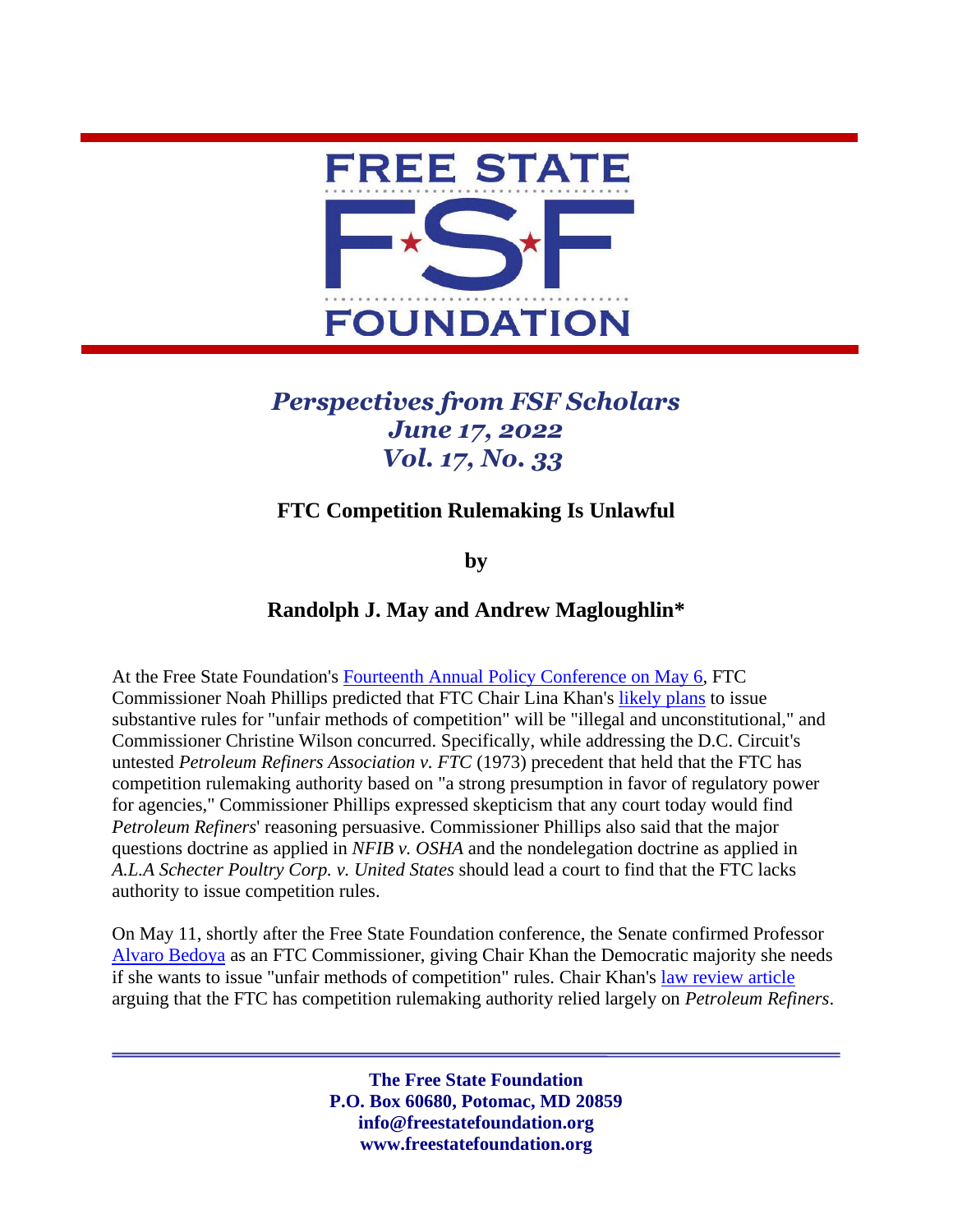Thus, it is timely to review why, as Commissioner Phillips and Wilson said, any attempt at issuing competition rules by the Commission's newly constituted Democratic majority likely would be unlawful.

As a preliminary matter, we agree with Commissioner Phillips' separate assessment of the major questions doctrine and nondelegation doctrine, but it is outside the scope of this piece. Our [submission](https://truthonthemarket.com/2022/04/28/the-major-questions-doctrine-slams-the-door-shut-on-umc-rulemaking/) to the recent *Truth on the Market* symposium explains why the major questions doctrine likely forecloses FTC competition rulemaking. But our focus here is on the vitality of *Petroleum Refiners* as a matter of statutory interpretation without considering separation of powers-specific doctrines.

*Petroleum Refiners* relied on a credulous reading of Section 6(g) of the FTC Act, which allows the Commission to "make rules and regulations for the purpose of carrying out the provisions of this subchapter." Within the same subchapter as Section  $6(g)$  is Section 5 of the FTC Act, which declares that "unfair methods of competition" are unlawful and specifies that the Commission, when it finds it to be in the public interest, "*shall*" launch an adjudicatory proceeding to stop them. The *Petroleum Refiners* panel, purporting to pay homage to the FTC Act's text, relied on the phrase "rules and regulations" in Section  $6(g)$ , and the authority to stop unfair methods of competition in Section 5, to permit substantive competition rules.

But it's not that easy. As Professor Richard Pierce [explains,](https://papers.ssrn.com/sol3/papers.cfm?abstract_id=3933921#:~:text=The%20FTC%20can%20use%20rulemaking,%2C%20policy%20statements%2C%20and%20adjudication) Section 6(g) is at best ambiguous, and could also be read to authorize only procedural rules, statements of policy, and interpretative rules. Deeper analysis is needed.

Rather than explain why the *text itself* conveys substantive rulemaking authority, the *Petroleum Refiners* panel spent most of its opinion explaining that "contemporary considerations of practicality and fairness" and "the background and purpose of the Federal Trade Commission Act lead us liberally to construe the term 'rules and regulations'" to include substantive rulemaking authority. The panel also found it relevant that rulemaking is a widespread practice at other agencies, rather than recognizing that each agency operates according to its own grant of authority from Congress. And the panel argued that, because the FTC Act lacked "limiting language" indicating that adjudication is the only available method for prohibiting unfair methods of competition, rulemaking authority must be available.

*Petroleum Refiners* is suspect from a textualist standpoint. First and foremost, the panel's interpretation ignores the "Whole-Text Canon" of statutory interpretation, an error that Justice Antonin Scalia and Bryan A. Garner, in their book *Reading Law: The Interpretation of Legal Texts,* deemed the "most common" error made by courts while interpreting statutes. The Whole-Text Canon simply means that the text of a statute must be construed as a whole, as Scalia and Garner explain, "in view of its structure and of the physical and logical relation of its many parts."

As applied to the FTC Act, the Whole-Text Canon means that Section 5(a), the FTC's authority to prevent unfair methods of competition, must be read in conjunction with Section 5(b), which directs the Commission to stop such unfair methods by means of an adjudicatory process. Because Section 5(b) commands that the Commission "*shall*" use the adjudicatory process to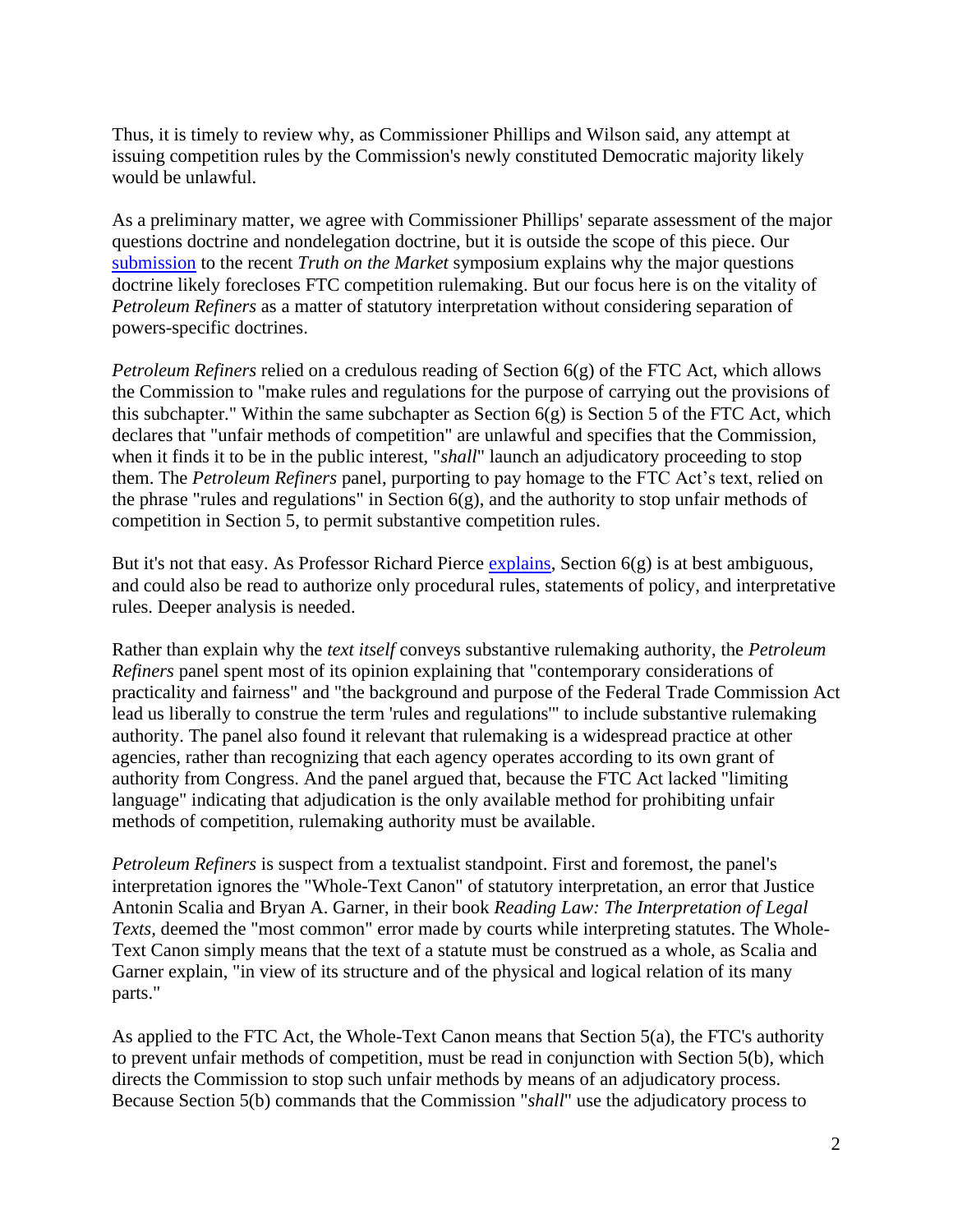stop unfair methods of competition, Section 5(a) cannot be uncoupled from the context of Section  $5(b)$  – it is adjudication or nothing. Thus, the Section  $6(g)$  authority to "make rules and regulations for the purpose of carrying out the provisions of this subchapter" cannot be read to apply solely to Section 5(a). Rather, the FTC can only issue procedural rules, interpretative rules, and statements of policy for the adjudicative process specified in Section 5(b), not substantive rules that replace that adjudicative process.

Justice Scalia's reasoning in [MCI Telecommunications Corp. v. AT&T Co.](https://supreme.justia.com/cases/federal/us/512/218/) (1994) exemplifies how textualists ought to apply the Whole-Text Canon. *MCI* held unlawful an FCC order removing tariffing requirements for certain long-distance telephony providers. At the time, Section 203 of the Communications Act required all common carriers to file tariffs and allowed the FCC to "in its discretion and for good cause shown, modify any requirement made by or under the authority of this section." The FCC justified its order by interpreting "modify any requirement" to mean the Commission could eliminate tariff filings altogether for a designated class of carriers. But in holding the order unlawful, Justice Scalia applied the Whole-Text Canon, explaining that Section 203(b) explicitly prevented the Commission from modifying the notice period for tariff filings to extend longer than 120 days. Reading Section 230(b) in conjunction with the statue as a whole, it would have been nonsensical for the word "modify" to permit the FCC to entirely eliminate tariffing when Congress explicitly preserved the tariffing notice period. Instead, Justice Scalia explained that consideration of the whole text dictated that the plain meaning of "modify" in this instance was moderate, not radical, change.

Likewise, Justice Breyer's recent unanimous opinion in [AMG Capital Management LLC v. FTC](https://casetext.com/case/amg-capital-mgmt-v-fed-trade-commn?resultsNav=false&jxs=us,1cir,2cir,3cir,4cir,5cir,6cir,7cir,8cir,9cir,10cir,11cir,dccir,fedcir,alsct,aksct,azsct,arsct,casct,cosct,ctsct,desct,dcapp,flsct,gasct,gu,hisct,idsct,ilsct,insct,iasct,kssct,kysct,lasct,mesct,mdapp,masct,misct,mnsct,mssct,mosct,mtsct,nesct,nvsct,nhsct,njsct,nmsct,nyapp,nysupct,ncsct,ndsct,cnmi,ohsct,oksct,orsct,pasct,risct,scsct,sdsct,tnsct,txsct,txappcrim,utsct,vtsct,vasct,wasct,wvsct,wisct,wysct&tab=keyword) applied the Whole-Text Canon in a similar manner while interpreting different provisions of the FTC Act. In *AMG*, the Court rejected the FTC's interpretation of Section 13(b) of the FTC Act, which states that the Commission "may bring suit in a district court of the United States to enjoin" violations of the law that the FTC enforces. The FTC argued that Section 13(b) empowered it to seek equitable monetary relief, despite the provision's circumscribed focus on injunctions. But the court explained that the focus on injunctions, as well as *the structure of the act as a whole*, counseled otherwise. Justice Breyer wrote:

But to read those words as allowing what they do not say, namely, as allowing the Commission to dispense with administrative proceedings to obtain monetary relief as well, is to read the words as going well beyond the provision's subject matter. *In light of the historical importance of administrative proceedings, that reading would allow a small statutory tail to wag a very large dog*.

So, the Supreme Court has already held, at least implicitly, that the Whole-Text Canon is relevant to the interpretation of the FTC Act, "[i]n light of the historical importance of administrative proceeding" to the Act's structure. It would "allow a small statutory tail to wag a very large dog" to allow the ambiguous language in Section 6(g) to grant substantive competition rulemaking authority when the context of Section 5 compels adjudicative proceedings.

Some commentators [argue](https://www.yalejreg.com/nc/national-petroleum-refiners-is-still-correctly-decided-by-kacyn-h-fujii/) otherwise, claiming that *Petroleum Refiners* is a proper textualist interpretation because it allows the Commission to do what Section  $6(g)$  says – "to make rules and regulations for the purpose of carrying out [Section 5]." Because of this language, which